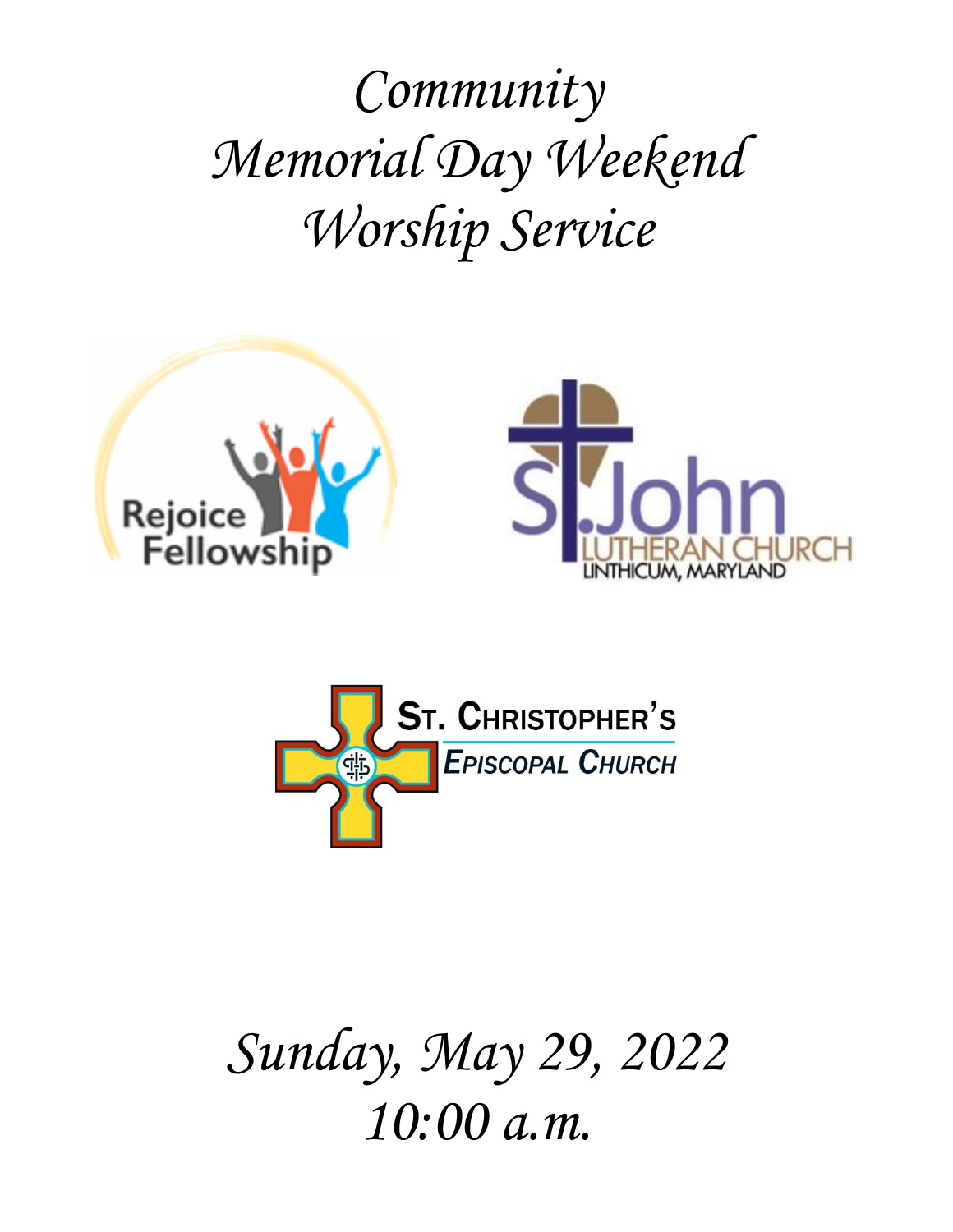# *St. John Lutheran Church*

*300 W Maple Rd, Linthicum, MD 21090-2434 | info@sjlc.org | (410) 859-0020*

*elcome and thank you for worshiping with us this morning. We're glad God has brought*  W elcome and thank you for worshiping with us this morning. We're glad God has brought you here to celebrate God's never-failing love, forgiveness of sins, reconciliation of *relationships, and hope for tomorrow. We hope each and every person feels welcome here. We trust that our time together will fill you with a sense of joy and hope. May God's grace and peace be with you.*

*Order of Service: This bulletin will guide you through our worship service. Please note that congregation responses are printed in bold. Also, please feel free to sit at any time during the worship service.*

*Thank-Offering: As a spiritual discipline, we are given an opportunity to worship by returning to the Lord a portion of our abundance that comes from God. For those wishing to respond to God's grace with a financial Thank-Offering, a "wooden church" box is located in the back of the worship space or for those who wish to contribute electronically, hover your mobile device over the QR Code and you will be directed to our giving page.*



## *Participating this morning's worship service:*

| <i>Preacher:</i>                 | Reilly Dillon, Rejoice Fellowship                              |
|----------------------------------|----------------------------------------------------------------|
| <b>Assisting Pastor:</b>         | The Rev. Scott Maxwell                                         |
| <i>Presider:</i>                 | The Rev. Karen Pugatch                                         |
| Musician:                        | Alina Antonenko & Jan Brennan                                  |
| Base:                            | <b>Bob Hudgins</b>                                             |
| Flute:                           | Rachel Klingensmith                                            |
| <b>Communion Assistants:</b>     | Susan Ingrassia, Jim Morris, Pam & Joe Layman                  |
| <b>Online Streaming:</b>         | Jacob Parks                                                    |
| Sound Board:                     | Frank Link                                                     |
| CrosSing Praise Band:            | Terri Kellogg, Carroll Paul, Sandy Link, Fred Haab, Mary Kay   |
|                                  | <i>Grantland</i>                                               |
| <i>Rejoice Fellowship Choir:</i> | Anne Gordon, Dee Thomas, Louise Houck, Lorraine Cooney, Alyce  |
|                                  | Cohen, Gale Krol, David Rinker, Shirley Parulis, Dave Hulteng, |
|                                  | <b>Steve Schenk</b>                                            |
| Acolyte:                         | Chase Reinhardt                                                |
| Ushers:                          | Tim Cochran                                                    |
| Greeters:                        | Corrine Cuffia                                                 |
| Readers:                         | Gale Krol, Penny Courtney                                      |

*Copyright Information: Copyright © 2022 Augsburg Fortress. All rights reserved. Reprinted by permission under Augsburg Fortress Liturgies Annual License # SAS004265 New Revised Standard Version Bible, copyright © 1989, Division of Christian Education of the National Council of the Churches of Christ in the United States of America. Used by permission. All rights reserved.*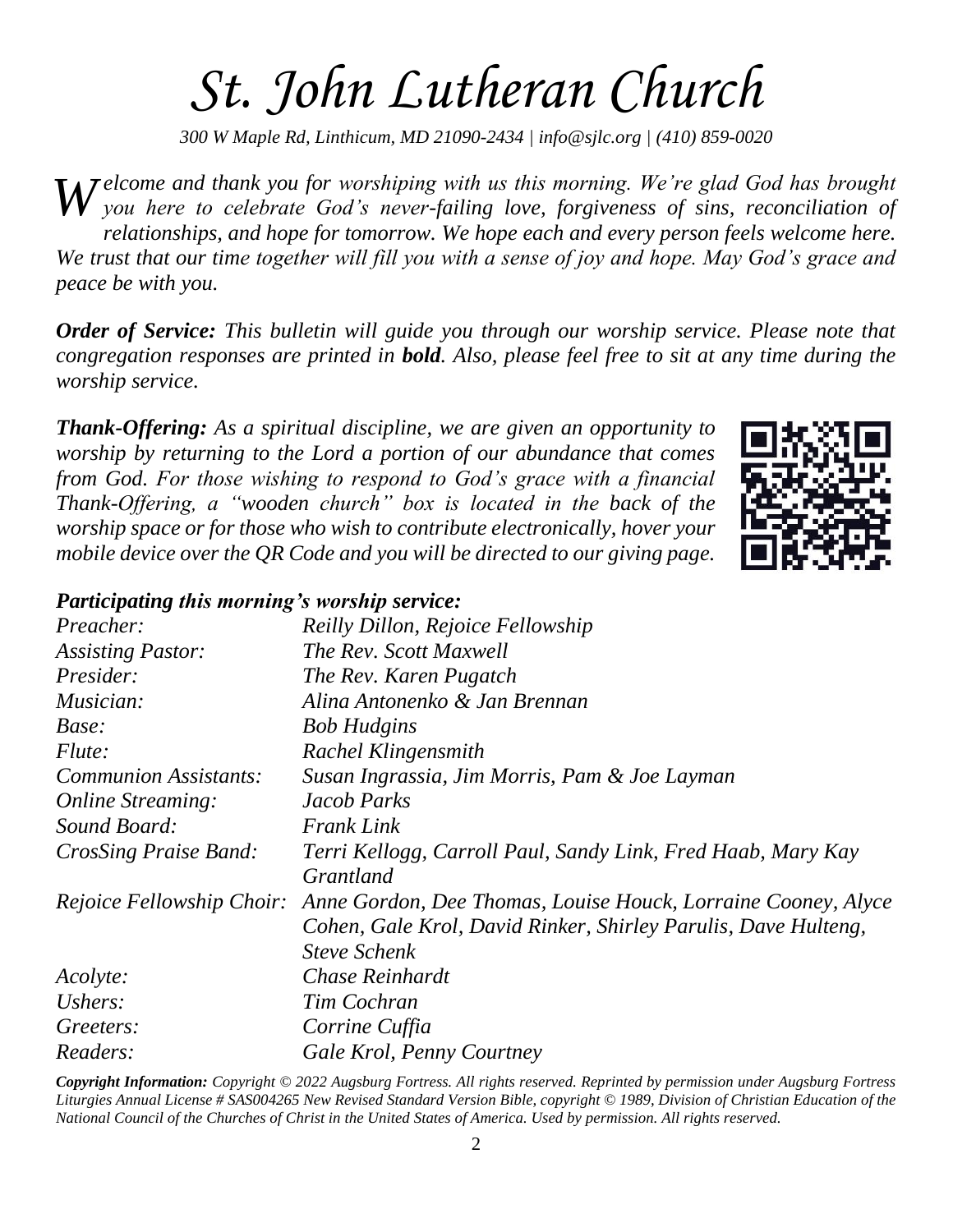GATHER

*The Holy Spirit calls us together as the people of God.*

*We are invited to stand in body or spirit, as able.*

## **Chorus**

**Come now is the time to worship Come now is the time to give your heart Come just as you are to worship Come just as you are before your God Come**

**Verse 1**

One day every tongue Will confess You are God One day every knee will bow Still the greatest treasure remains

**GATHERING SONGS** *Come Now Is the Time to Worship*

For those who gladly choose You now **Chorus**

**Verse 2** Willingly we choose to surrender our lives Willingly our knees will bow With all our heart soul mind and strength We gladly choose You now **Chorus**

## **Ending**

Come come just as you are come come

CCLI Song # 2430948 Brian Doerksen © 1998 Vineyard Songs (UK/Eire) (Admin. by Integrity Music) For use solely with the SongSelect® Terms of Use. All rights reserved. www.ccli.com CCLI License # 1249352

## **CALL TO WORSHIP**

The Spirit and the bride say, "Come." **Let everyone who is thirsty come.** Let everyone who hears say, "Come." **Let everyone who is thirsty come.**

Let anyone who wishes take the water of life as a gift.

### **Let everyone who is thirsty come.**

Come to the tree of life, the Alpha and the Omega.

## **Amen. Come, Lord Jesus.**

The grace of the Lord Jesus Christ, the love of God, and the communion of the Holy Spirit be with you all. **And also with you.**

*We are invited to be seated.*

## **WELCOME** Alleluia! Christ is risen. **Christ is risen indeed. Alleluia!**

This is the day that the Lord has made. Let us rejoice and be glad in it! *Psalm 118:24*

*We are invited to stand in body or spirit, as able.*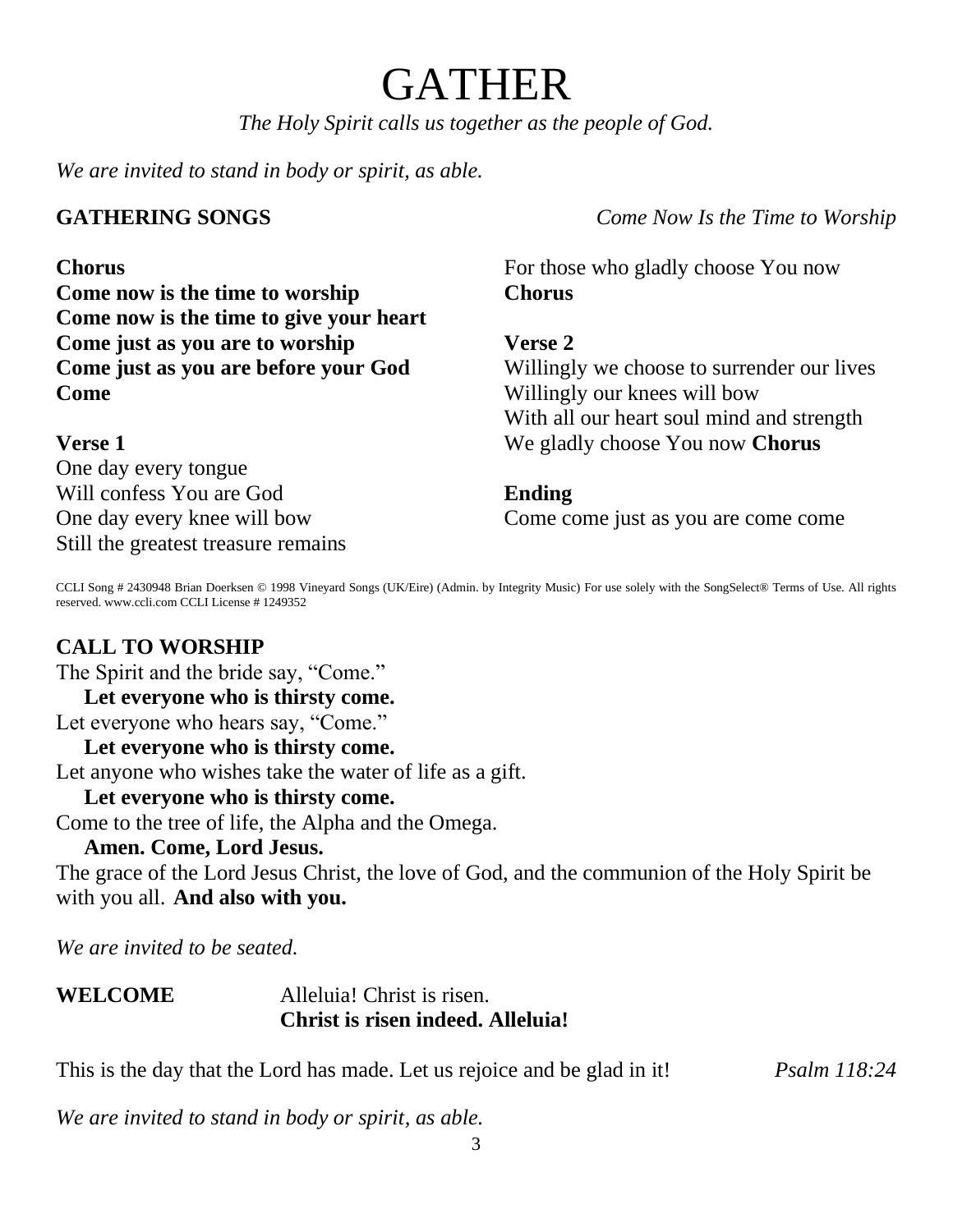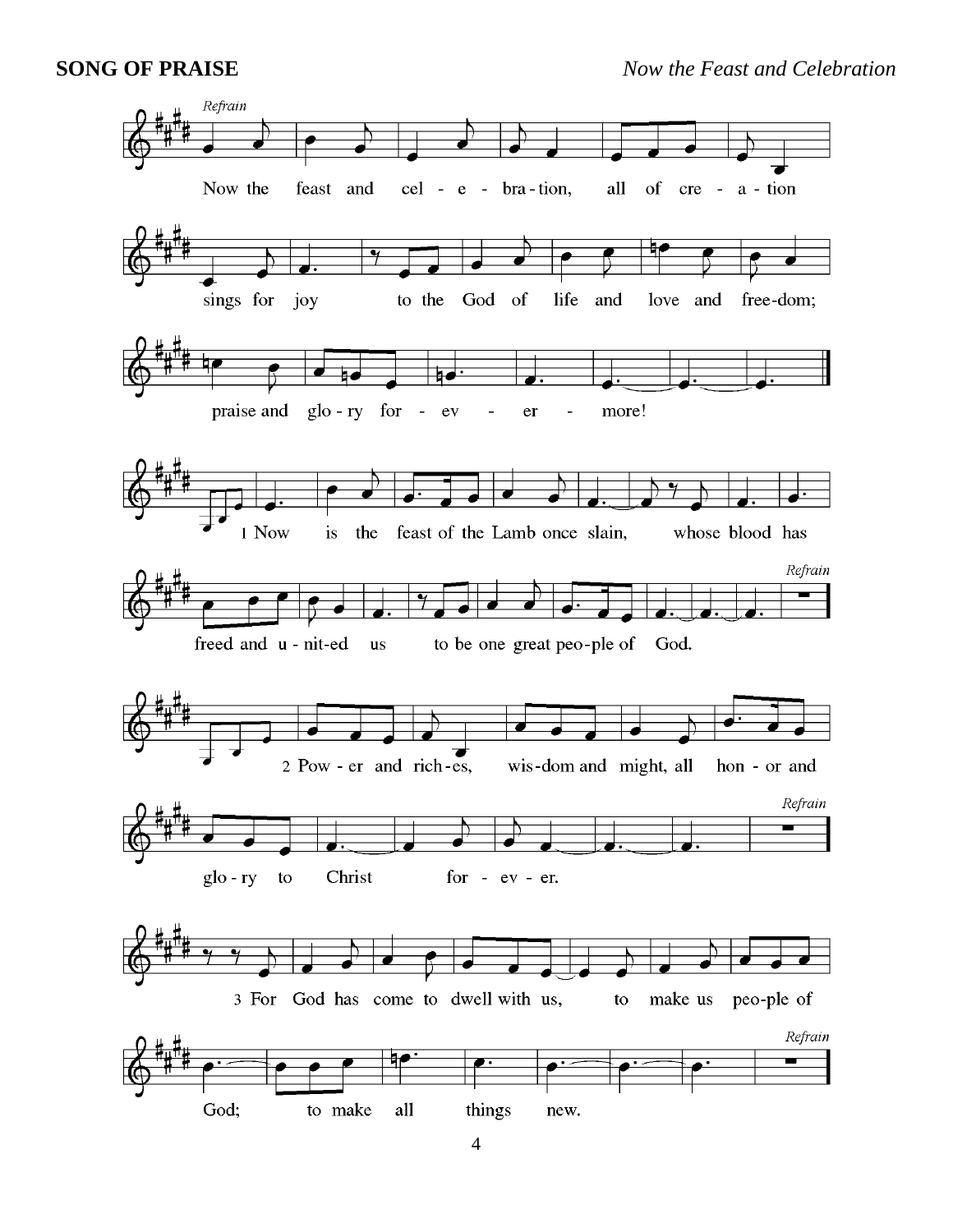## **GATHERING PRAYER**

Let us pray.

O God, who opens our prison doors and releases us from our faults, keep us near to you in the hours of each day that by the power of the prayer Jesus prays for us and the light of your Word we might drink of your living water, know true joy, and serve you to the end of time. **Amen.**

*We are invited to be seated.*

# WORD

*God speaks to us in scripture reading, preaching, and song.*

## **CHILDREN'S MESSAGE** *The Rev. Scott Maxwell*

## **SCRIPTURE READING** *Revelation 22:12-14, 16-17, 20-21*

*The ascended Christ, hidden from our sight, promises to come again. We eagerly pray, "Come, Lord Jesus," with all who respond to this invitation.*

A reading from the  $22<sup>nd</sup>$  chapter of Revelation.

<sup>12"</sup>See, I am coming soon; my reward is with me, to repay according to everyone's work. <sup>13</sup>I am the Alpha and the Omega, the first and the last, the beginning and the end."

<sup>14</sup>Blessed are those who wash their robes, so that they will have the right to the tree of life and may enter the city by the gates.

<sup>16"</sup>It is I, Jesus, who sent my angel to you with this testimony for the churches. I am the root and the descendant of David, the bright morning star."

<sup>17</sup>The Spirit and the bride say, "Come."

And let everyone who hears say, "Come."

And let everyone who is thirsty come.

Let anyone who wishes take the water of life as a gift.

<sup>20</sup>The one who testifies to these things says, "Surely I am coming soon."

Amen. Come, Lord Jesus!

<sup>21</sup>The grace of the Lord Jesus be with all the saints. Amen.

Word of God, word of life.

**Thanks be to God.**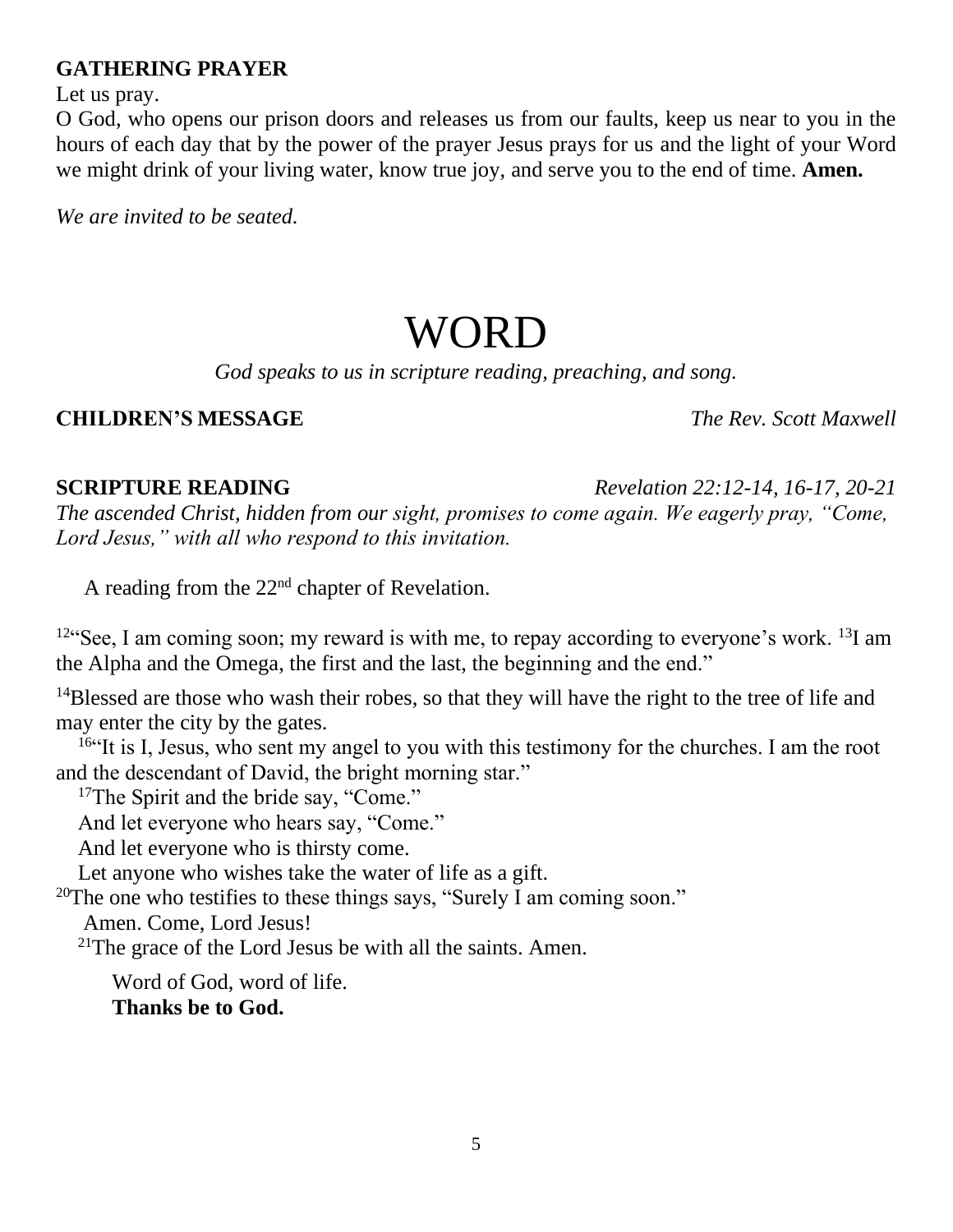## *The Spirit And The Bride CrosSing Praise Band*

## **Verse 1**

For all the thirsty in need of the river For all the sleeping hearts Waking from their slumber For everyone still standing at the shoreline come

## **Verse 2**

For all the hurting souls running from their healer

For all the skeptics running from an answer Let everyone who hears these words say come

## **Chorus**

## **For the Spirit and the Bride say come Yeah the Spirit and the Bride say come**

## **Verse 3**

For all the Pharisees empty on the inside For all the lovers who spent their love on a lie For the forgotten the Father's heart says come

## **Verse 4**

For all the fatherless looking for approval For all the daughters Who've never heard they're beautiful Let everyone who hears these words say come

## **Bridge**

Amen amen Come Lord Jesus come again Until then until then Grace and peace be ours amen

## **Tag**

Till You come again Peace be ours amen Till You come again Till You come again

CCLI Song # 6127439 Leeland Mooring | Matt Maher | Robbie Seay © 2011 Birdwing Music (Admin. by Capitol CMG Publishing) Meaux Mercy (Admin. by Capitol CMG Publishing) Thankyou Music (Admin. by Capitol CMG Publishing) The Devil Is A Liar! Publishing (Admin. by Capitol CMG Publishing) Valley Of Songs Music (Admin. by Capitol CMG Publishing) For use solely with the SongSelect® Terms of Use. All rights reserved. www.ccli.com CCLI License # 1249352

*We are invited to stand in body or spirit, as able.*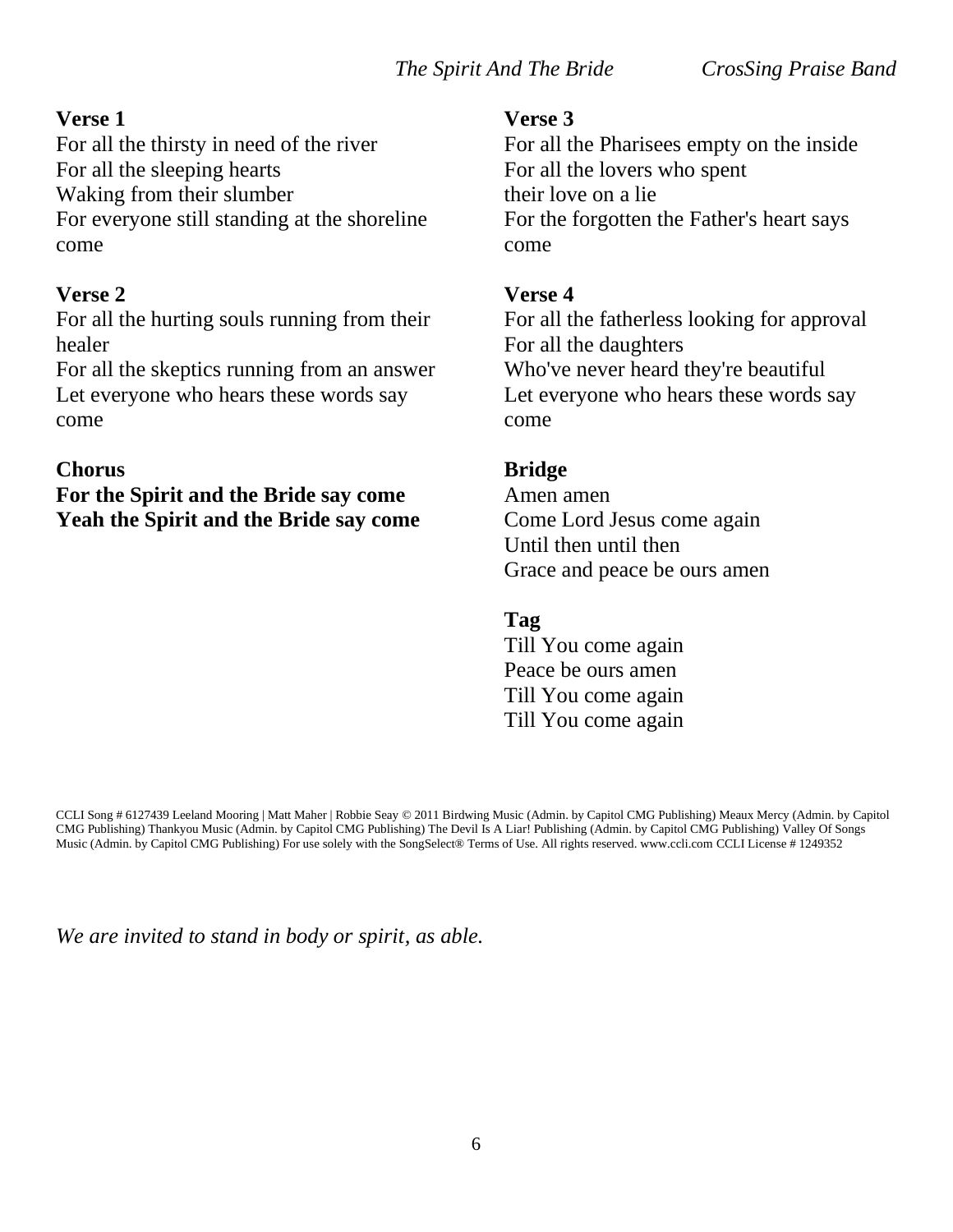## **GOSPEL READING** *John 17:20-26*

*Jesus prays that the life of his followers will be characterized by an intimate unity of identity with God. To be so identified with God means also to share in God's mission: to proclaim the word that will bring others into this same unity.*

The Holy Gospel according to St. John the 17<sup>th</sup> chapter. **Glory to you, O Lord.**

Jesus prayed: <sup>20</sup>"I ask not only on behalf of these, but also on behalf of those who will believe in me through their word, <sup>21</sup>that they may all be one. As you, Father, are in me and I am in you, may they also be in us, so that the world may believe that you have sent me. <sup>22</sup>The glory that you have given me I have given them, so that they may be one, as we are one,  $^{23}$ I in them and you in me, that they may become completely one, so that the world may know that you have sent me and have loved them even as you have loved me. <sup>24</sup>Father, I desire that those also, whom you have given me, may be with me where I am, to see my glory, which you have given me because you loved me before the foundation of the world.

 $25$ "Righteous Father, the world does not know you, but I know you; and these know that you have sent me. <sup>26</sup>I made your name known to them, and I will make it known, so that the love with which you have loved me may be in them, and I in them."

The Gospel of the Lord. **Praise to you, O Christ.**

*We are invited to be seated.*

*We are invited to stand in body or spirit as able.*

**MESSAGE** *Reilly Dillon, Rejoice Fellowship*

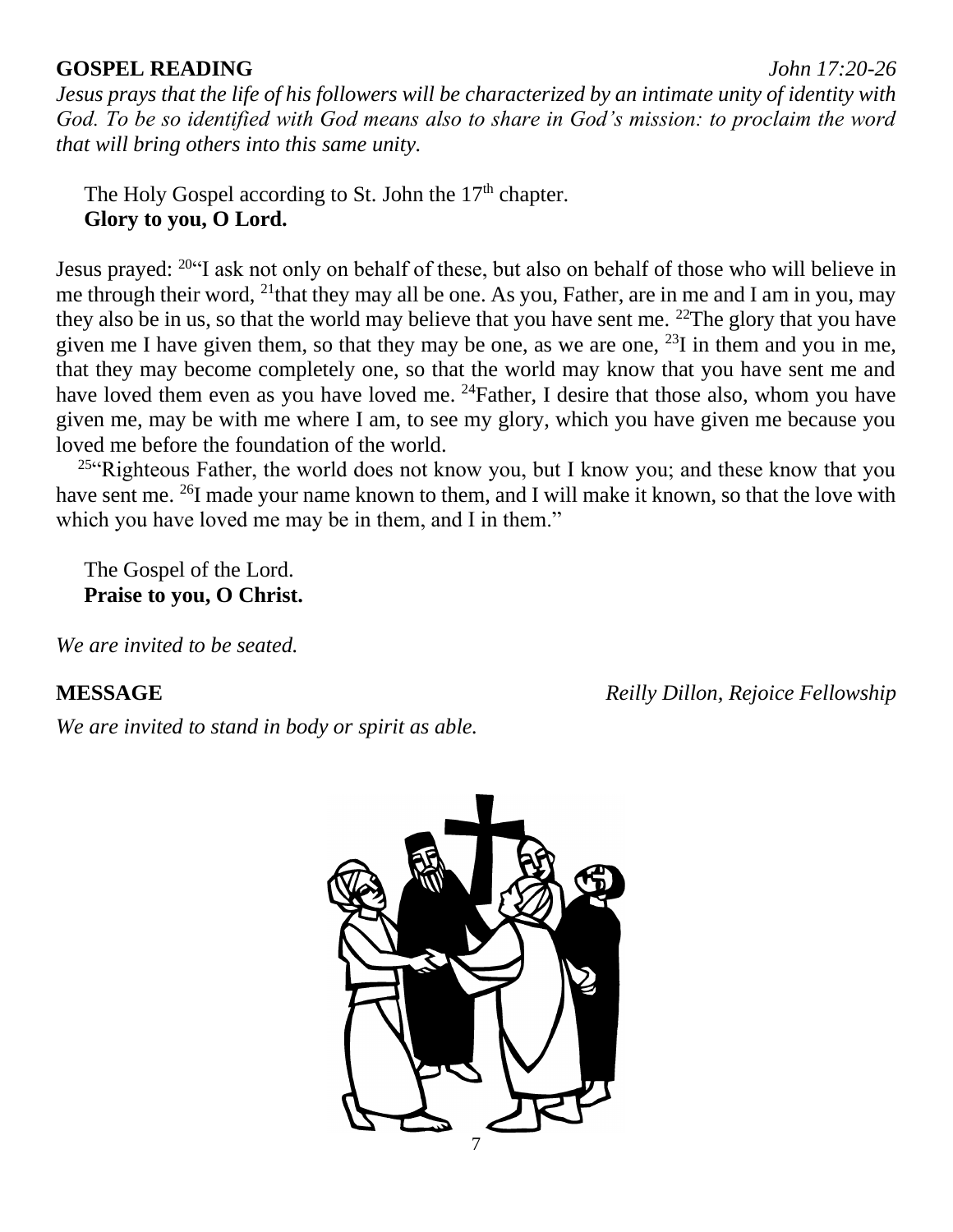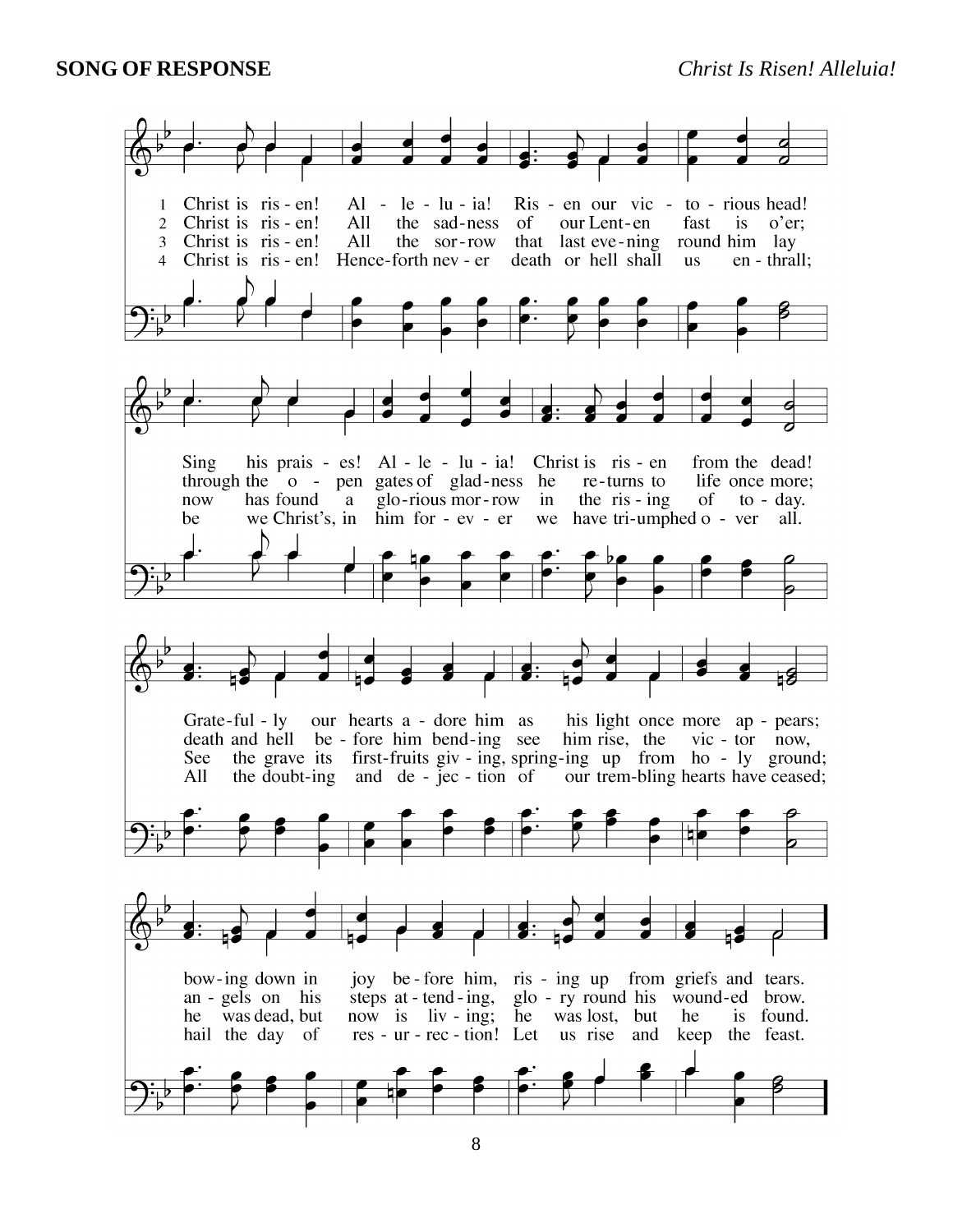

### **SACRAMENT OF HOLY BAPTISM** *Callen Ray Smith* See Insert

### **PRAYERS OF THE PEOPLE**

*As we center ourselves in prayer we are invited to sing the refrain "Lord Listen to your Children Prayer." We will repeat 1x to begin and then 1x following each petition. We are invited to be in the posture of prayer.*

> **Lord, listen to Your children praying Lord, send Your Spirit in this place Lord, listen to Your children praying Send us love send us pow'r send us grace**

### **SHARING CHRIST'S PEACE** *Matthew 5:23-24*

*In the gospels Jesus tells us that if we are about to approach the altar and remember that a brother or sister has something against us, we are to first seek to be reconciled. The greeting of peace is symbolic of that act of seeking reconciliation. We share the peace of Christ with a kiss, an embrace, an elbow/fist bump, or a handshake. Please be respectful of personal space and those who do not wish to participate in this symbolic act.*

The peace of the Lord be with you always **And also with you.**

*After sharing Christ's peace, we are then invited to be seated.*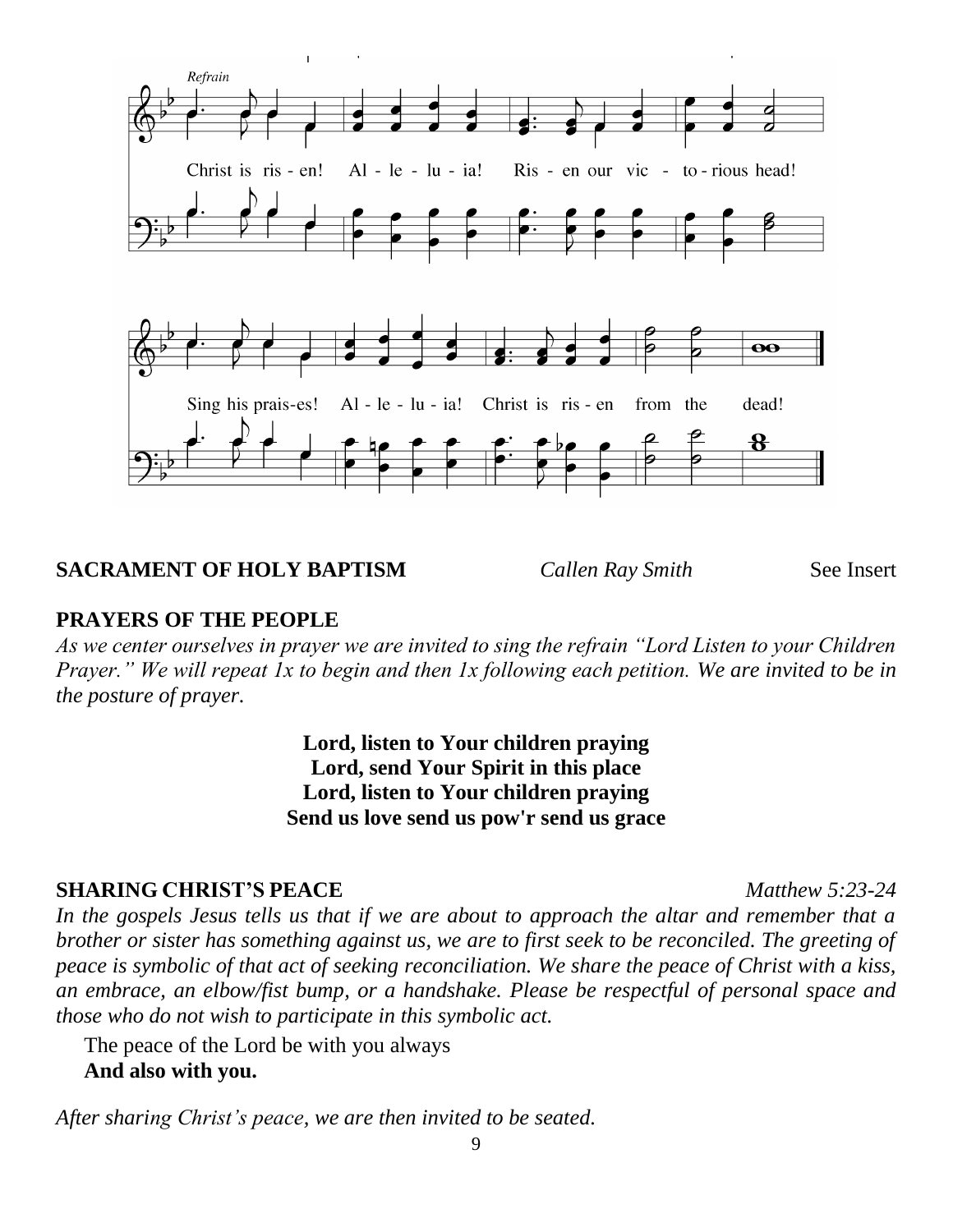# MEAL.

*God feeds us with the presence of Jesus Christ.*

## **INVITATION TO THE THANK-OFFERING**

Give now with generous hearts that all people may hear God's Word and be helped by the work of this church.

*Thank-Offering: As a spiritual discipline, we are given an opportunity to worship by returning to the Lord a portion of our abundance that comes from God. For those wishing to respond to God's grace with a financial Thank-Offering, a "wooden church" box is located in the back of the worship space or for those who wish to contribute electronically, hover your mobile device over the QR Code and you will be directed to our giving page.*

## **THANK-OFFERING SONG** *African Psalm*

*Combined Choir and Musical Artists from St John Lutheran, St Christopher's Episcopal and Rejoice Fellowship Congregations*

*We are invited to stand in body or spirit as able.*

## **THANK-OFFERING PRAYER**

Eternal God, who brings joy out of sorrow, plenty out of want, life out of death: we thank you for the treasures of the earth, your creation, filled with your blessing, for it was in company with these earthly things that your Son came to dwell, showing us the enormity of your love. Because of Jesus' resurrection from the dead, we, too, are brought to new life, called to pray and work for the renewal of others. Take these offerings for the sake of the one without whom our poverty would be extreme, Jesus Christ our Lord. **Amen.**

## **CONFESSION AND FORGIVENESS**

## **CALL TO CONFESSION**

Trusting in the promise of grace, let us tell the whole truth about ourselves and beg God's mercy for the renewal and amendment of our lives.

## **PRAYER OF CONFESSION**

**Gracious Power, you call us to your everlasting springs to be drenched and reformed, but we fail to heed you. We do not turn with love to our neighbors to ourselves, or to you. Forgive us for our failings, shield us from our due, and guide us into unity with all for the sake of the whole world. Amen.** 

## **DECLARATION OF FORGIVENESS**

In the compassion of the God who prays for us, with us, and in us, you are forgiven, for the sake of the one who was sent to show us the face of love and who died and rose, one with the Father and with us. As a called and ordained minister of the Church of Christ, and by his authority, I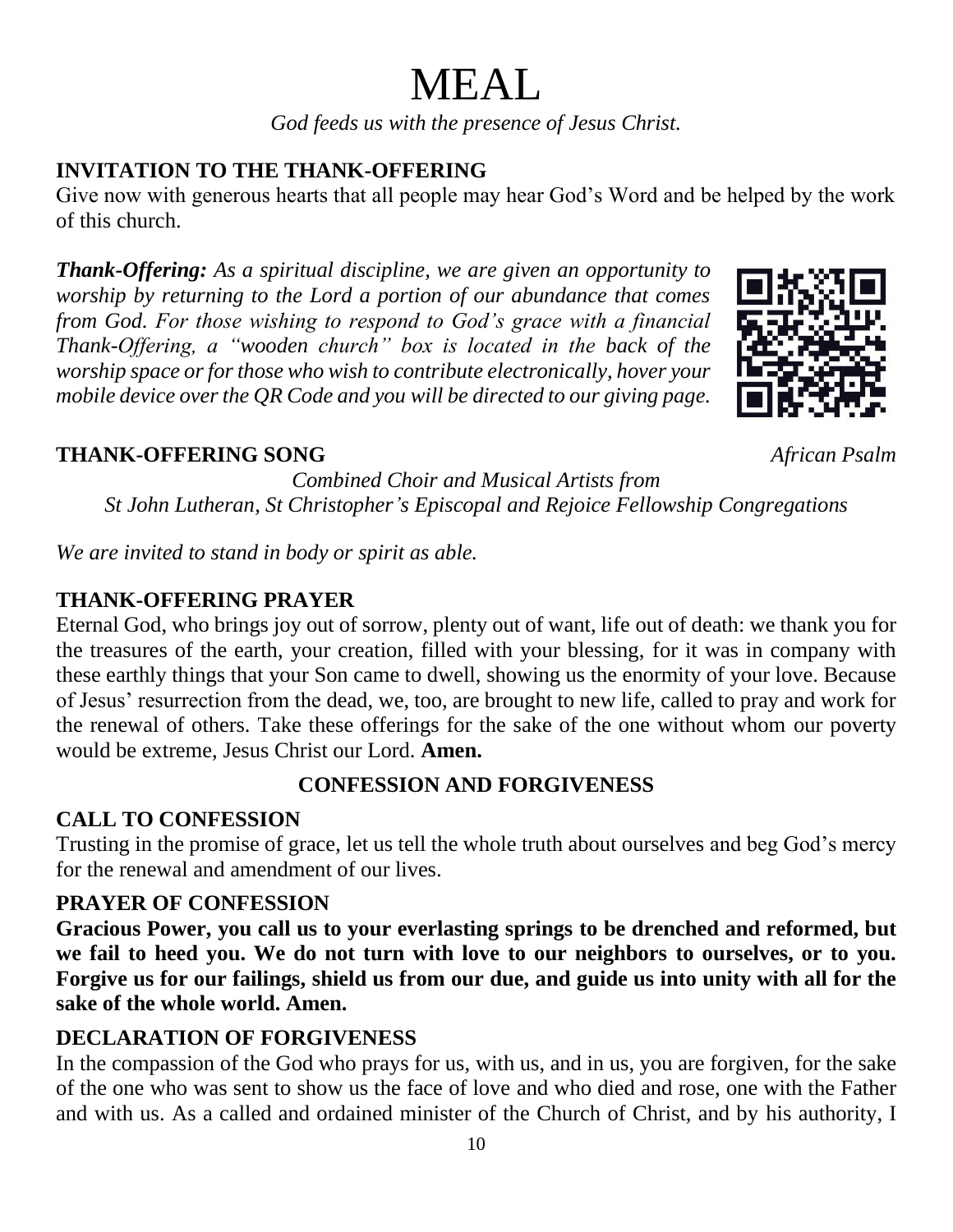therefore declare to you the entire forgiveness of all your sins. Now, as God's own forgiven people, go to bring peace, forgiveness, and new life to the world in the name of Jesus Christ. **Amen.**

## **HOLY COMMUNION**

## **BLESSING OF HOLY COMMUNION & WORDS OF INSTITUTION**

The Lord be with you. **And also with you.** Lift up your hearts. **We lift them to the Lord.** Let us give thanks to the Lord our God. **It is right to give our thanks and praise.**

## **THE LORD'S PRAYER**

**Our Father, who art in heaven, hallowed be thy name, thy kingdom come, thy will be done, on earth as it is in heaven. Give us this day our daily bread; and forgive us our trespasses, as we forgive those who trespass against us; and lead us not into temptation, but deliver us from evil. For thine is the kingdom, and the power, and the glory, forever and ever. Amen**

*We are invited to be seated.*

## **INVITATION TO THE TABLE**

*All are invited to receive the gifts of God in Holy Communion. Those not communing are invited forward for a blessing. Once communion assistants are in place, please come forward via the center aisle. A minister will first serve you Christ's body (gluten-free wafers are available upon request). Please hold out your hands, palms up, to receive The Bread of Life. Then move to the side towards the next minister, pick up a small glass from the bottom, turn it over and hold it out to receive Christ's Blood from the Cup of Everlasting Life (please indicate if you prefer grape juice). Once you have received the gifts of God please return via the side aisles for additional personal prayers, reflections and singing. There will be a basket to receive your empty glass at the side aisles. When serving the bread and wine, the ministers will say "The body of Christ, given for you" and "The blood of Christ, shed for you." You are then invited to respond to each by saying "Amen" or "Thanks be to God." If you would like the meal to be brought to you where you are seated, please indicate so and we will be honored to bring The Lord's Supper to you.*

## **COMMUNION IS SERVED**

The body of Christ, given for you. **Amen.** The blood of Christ, shed for you. **Thanks be to God.**

*As the community receives Christ in bread and wine, we are invited to pray and/or join our voices in the following songs.*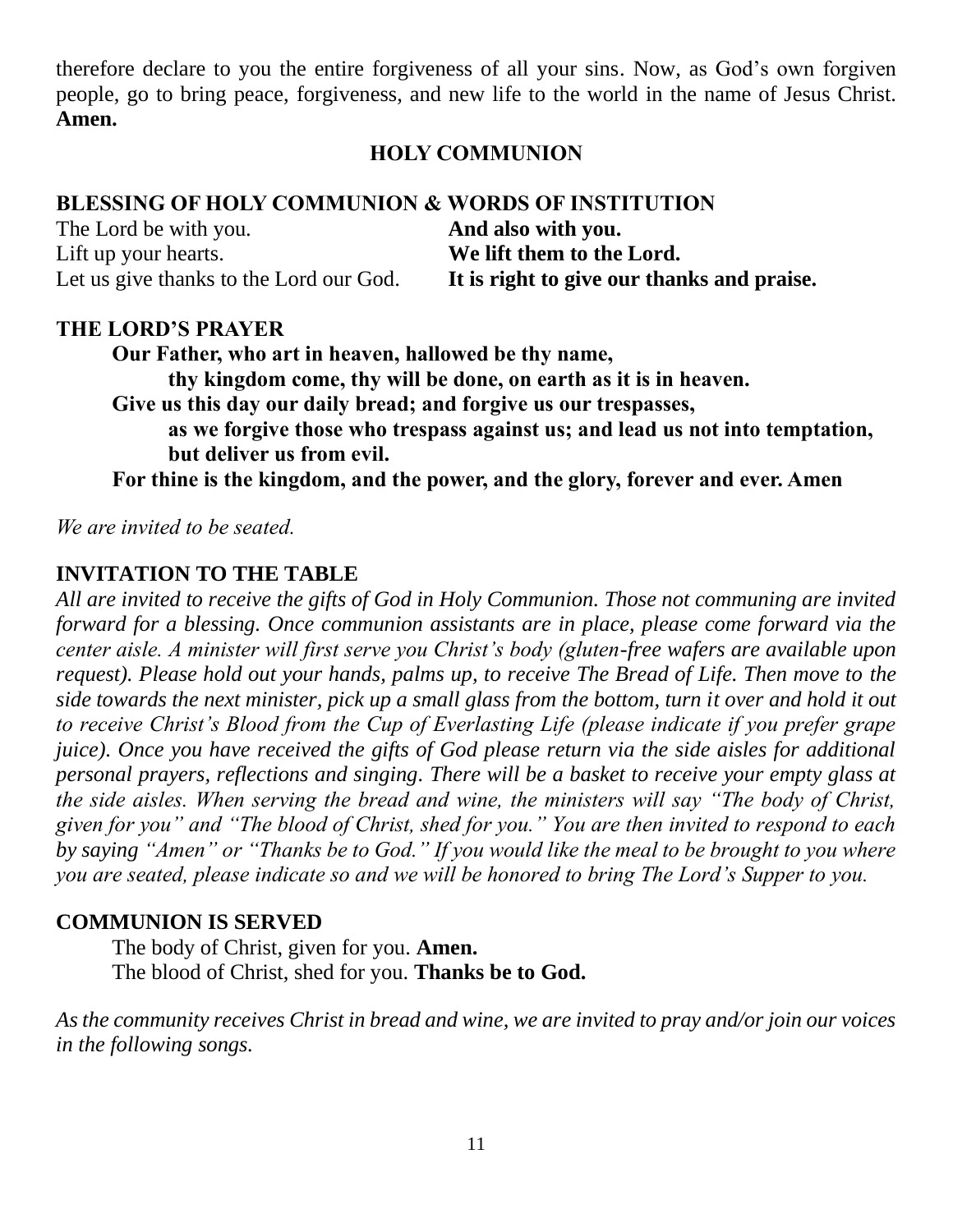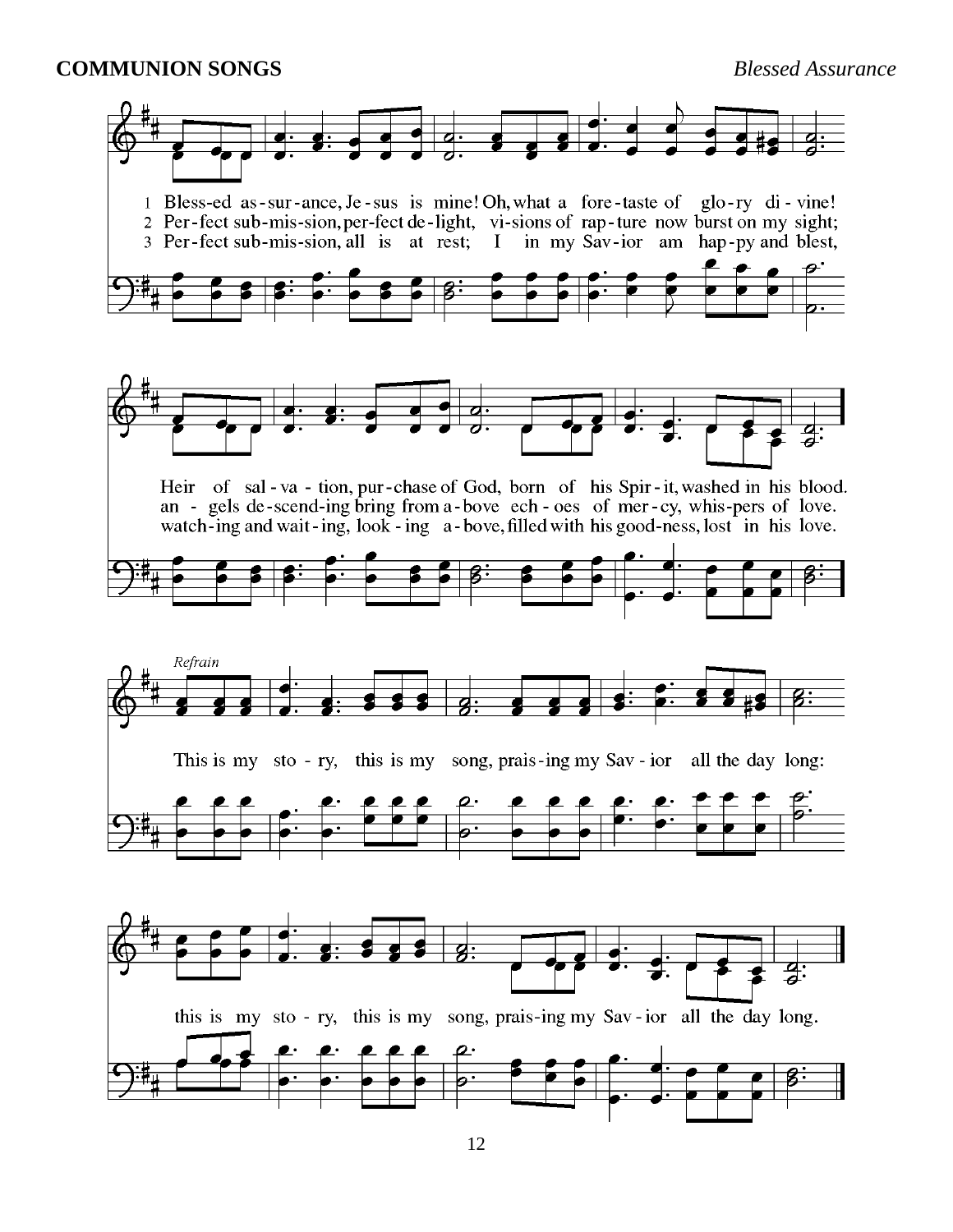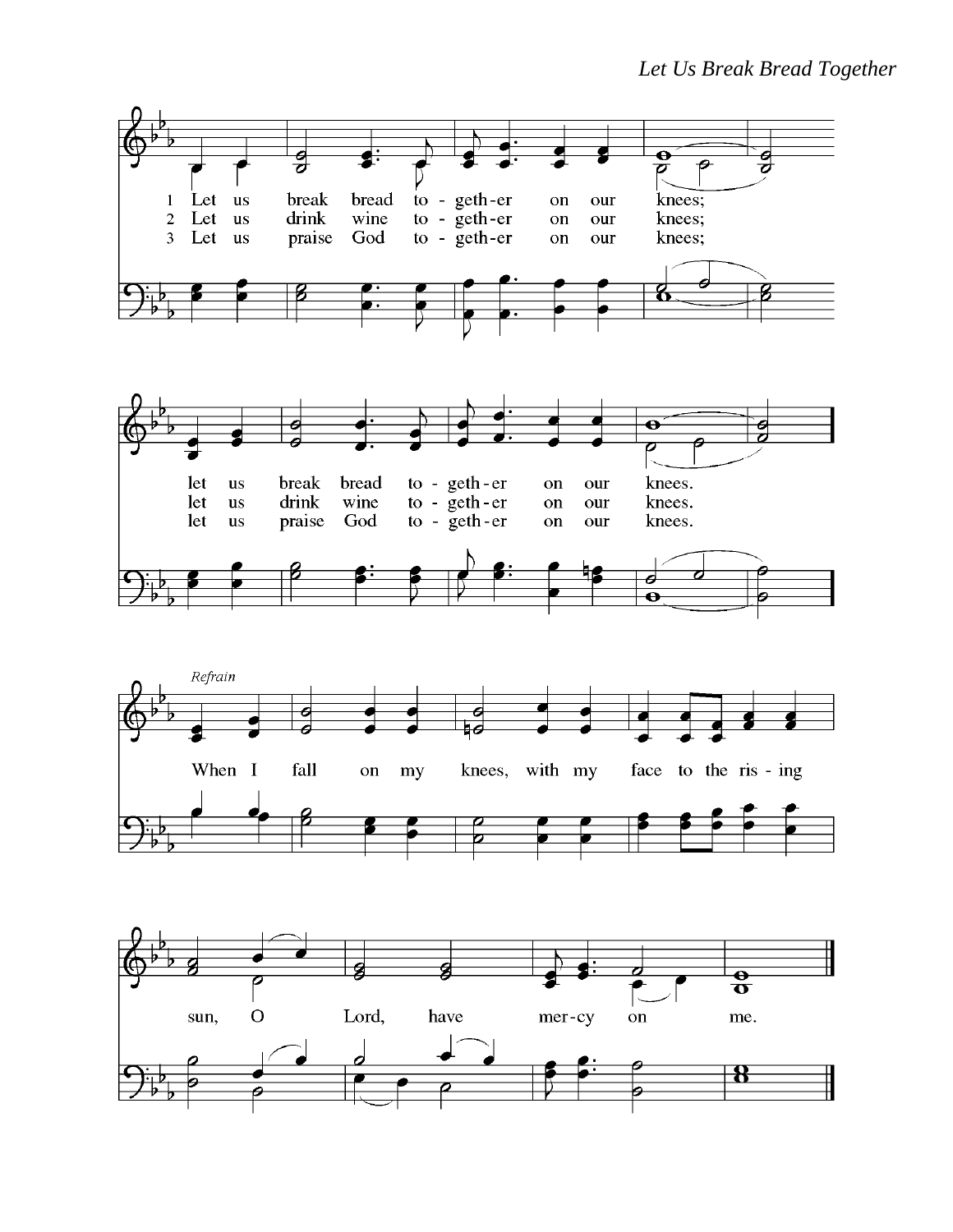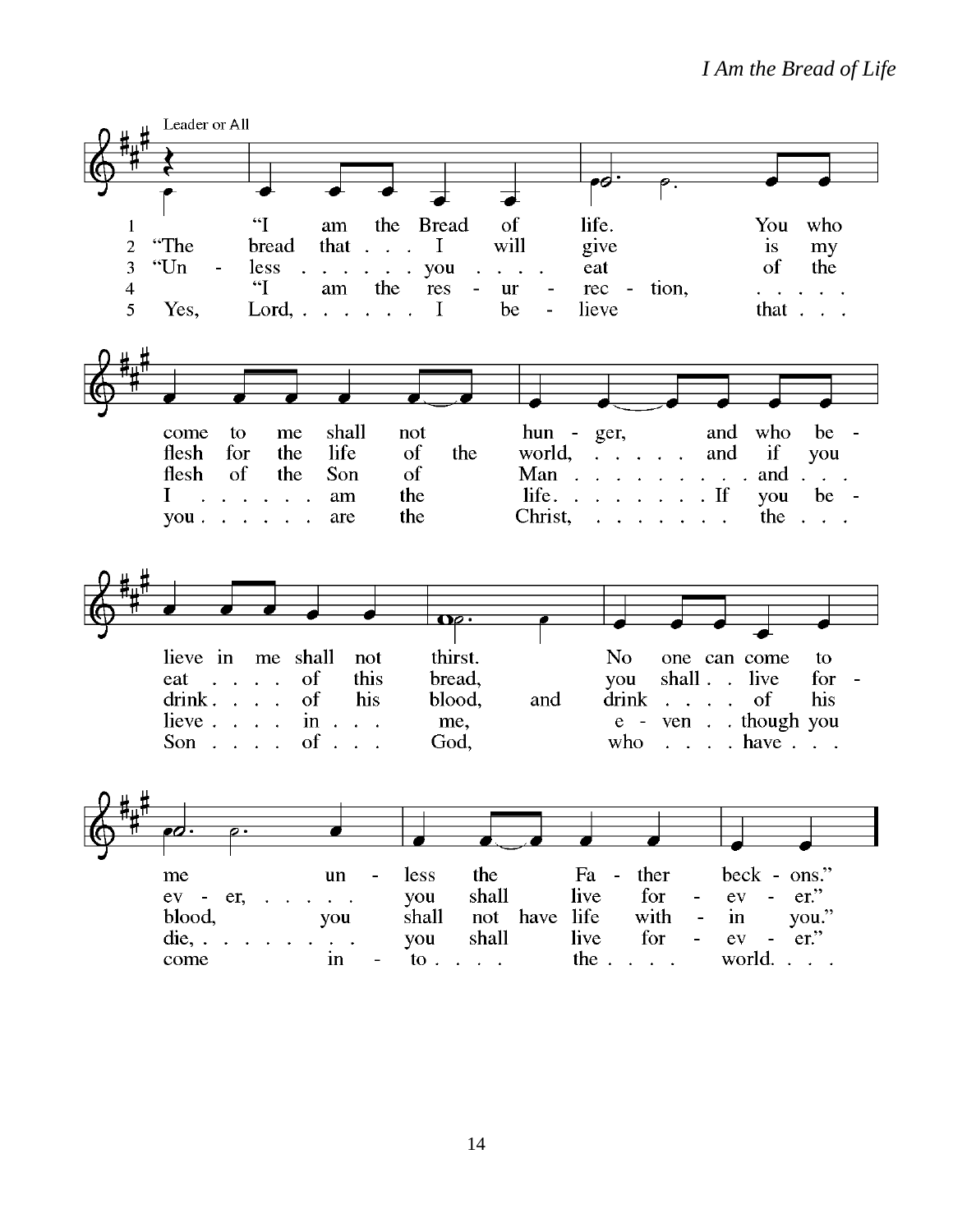

*Once all have received the Bread of Heaven and Cup of Salvation, we are invited to stand in body or spirit.*

## **POST COMMUNION BLESSING**

The body and blood of our Lord and Savior, Jesus Christ strengthen you and keep you in God's grace. **Amen.**

# SEN

*God blesses us and sends us in mission to the world.*

## **COMMISSIONING AND BLESSING**

Your chains are broken; your prison doors are open. Go forth, then, with joy to live as one with the God who sends you out. Let the hope that is in you, free you daily that through you, the Holy Spirit may free others.

Now may the power that is in Christ Jesus, the strength of the Holy Spirit to baptize and save, and the fierce love of God, the Creator, keep you in grace and truth. May Christ love incarnate – Father, Son and Holy Spirit – bless and guide you this day and always. **Amen.**